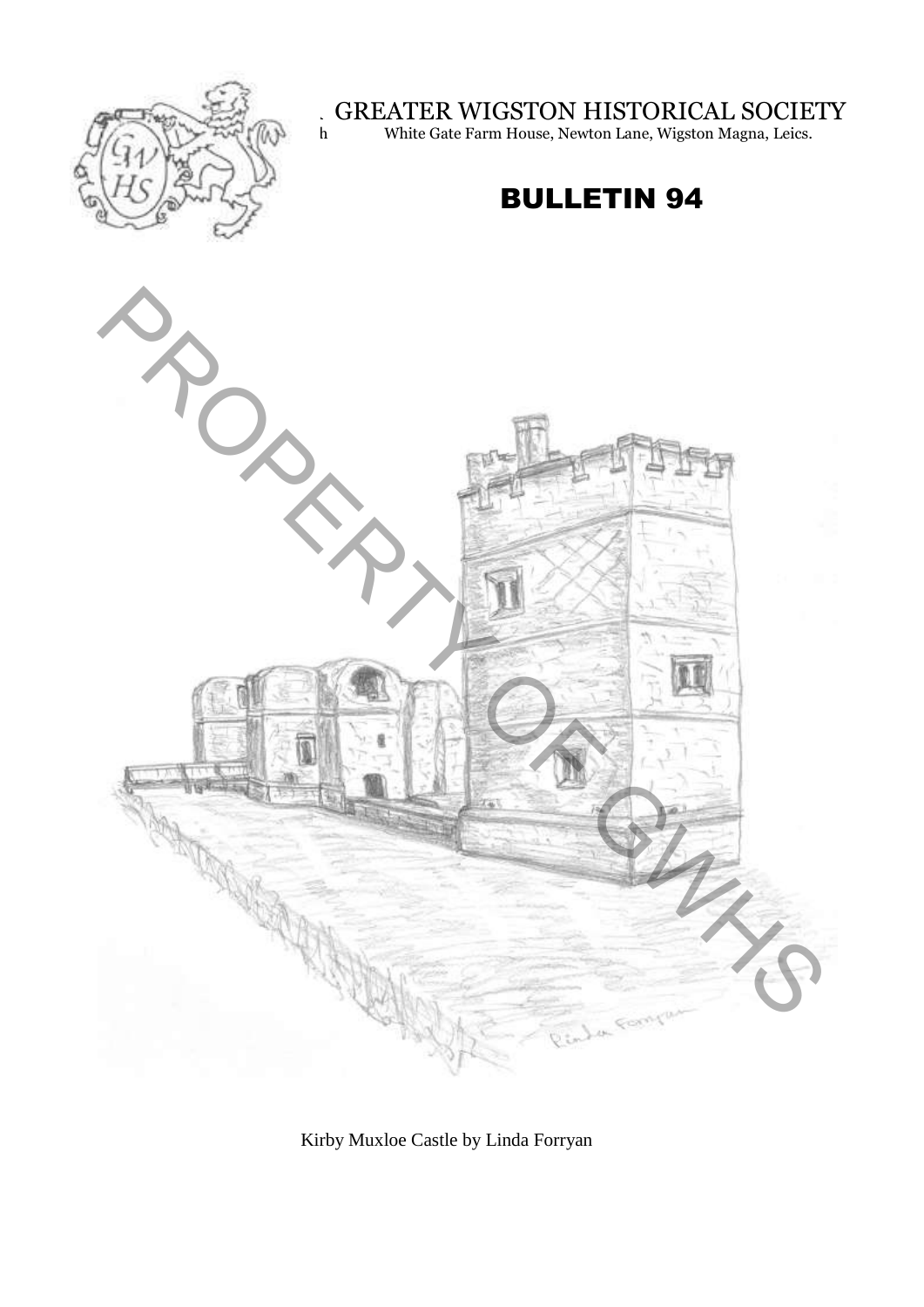#### **PROGRAMME OF MEETINGS – NOVEMBER 2012 TO SEPTEMBER 2013**

#### **Wednesday 21st November 2012**

Lost Houses of Stoneygate – Neil Crutchley 7.30p.m. The Dining Room, Age Concern, Paddock Street.

## **Wednesday 19th December 2012**

Christmas Social with quiz & street views (Long Street) – Mike Forryan 7.30p.m. The Dining Room, Age Concern, Paddock Street.

**Wednesday 16th January 2013**  A Victorian Gentleman – Gareth King 7.30p.m. The Dining Room, Age Concern, Paddock Street.

**Wednesday 20th February 2013**  AGM followed by members' Bring and Tell 7.30p.m. The Dining Room, Age Concern, Paddock Street.

## **Wednesday 20th March 2013**

The Morrison Story (Electric Vehicles made in South Wigston) – Ernest Miller 7.30p.m. The Dining Room, Age Concern, Paddock Street.

**Wednesday 17th April 2013**  An Apothecary in 1600s – Trevor Parr 7.30p.m. The Dining Room, Age Concern, Paddock Street.

**Wednesday 15th May 2013** (Full Day Outing by Coach - Booking Required) Visit to Southwell Minster & Workhouse (National Trust Members bring your ticket for free admission to workhouse) Coach leaves Paddock Street 9.15a.m. Wednesday 16<sup>th</sup> January 2013<br>
A Victorian Genelman – Guerth King<br>
A Victorian Genelman – Guerth King<br>
A Victorian Genelman – Guerth King<br>
T.30p.m. The Bining Room, Age Concern, Paddock Street.<br>
Wednesday 20<sup>th</sup> March 201

**Wednesday 19th June 2013** (Normal Evening Outing using own transport - Booking Required) Visit to Ashby-de-la Zouch, walk & buffet supper with tea/coffee Meet 6.00p.m. Paddock Street Car Park to share transport. (Note 7p.m. start at Ashby)

## **Wednesday 21st August 2013**

History & Work of the Shuttlewood Clarke Foundation – Alan Norman 7.30p.m. The Dining Room, Age Concern, Paddock Street.

## **Wednesday 18th September 2013**

The Sinking of the Titanic with local connections – Derek Seaton 7.30p.m. The Dining Room, Age Concern, Paddock Street.

\* \* \* \* \* \* \* \* \* \* \* \* \* \* \* \* \* \* \* \* \* \* \* \* \* \* \* \* \* \* \* \* \* \* \* \* \* \* \* \* \* \* \* \* \* \* \* \* \* \* \* \* \*

The Bulletin is published three times a year on  $1<sup>st</sup>$  March, July and November. Articles etc., (which are always welcome) should be submitted to the Editor, Tricia Berry, three clear weeks before publication date please.

Society's website: **[www.wigstonhistoricalsociety.co.uk](http://www.wigstonhistoricalsociety.co.uk/)** Chairman, Mike Forryan's e-mail: **[chairman@wigstonhistoricalsociety.co.uk](mailto:chairman@wigstonhistoricalsociety.co.uk)**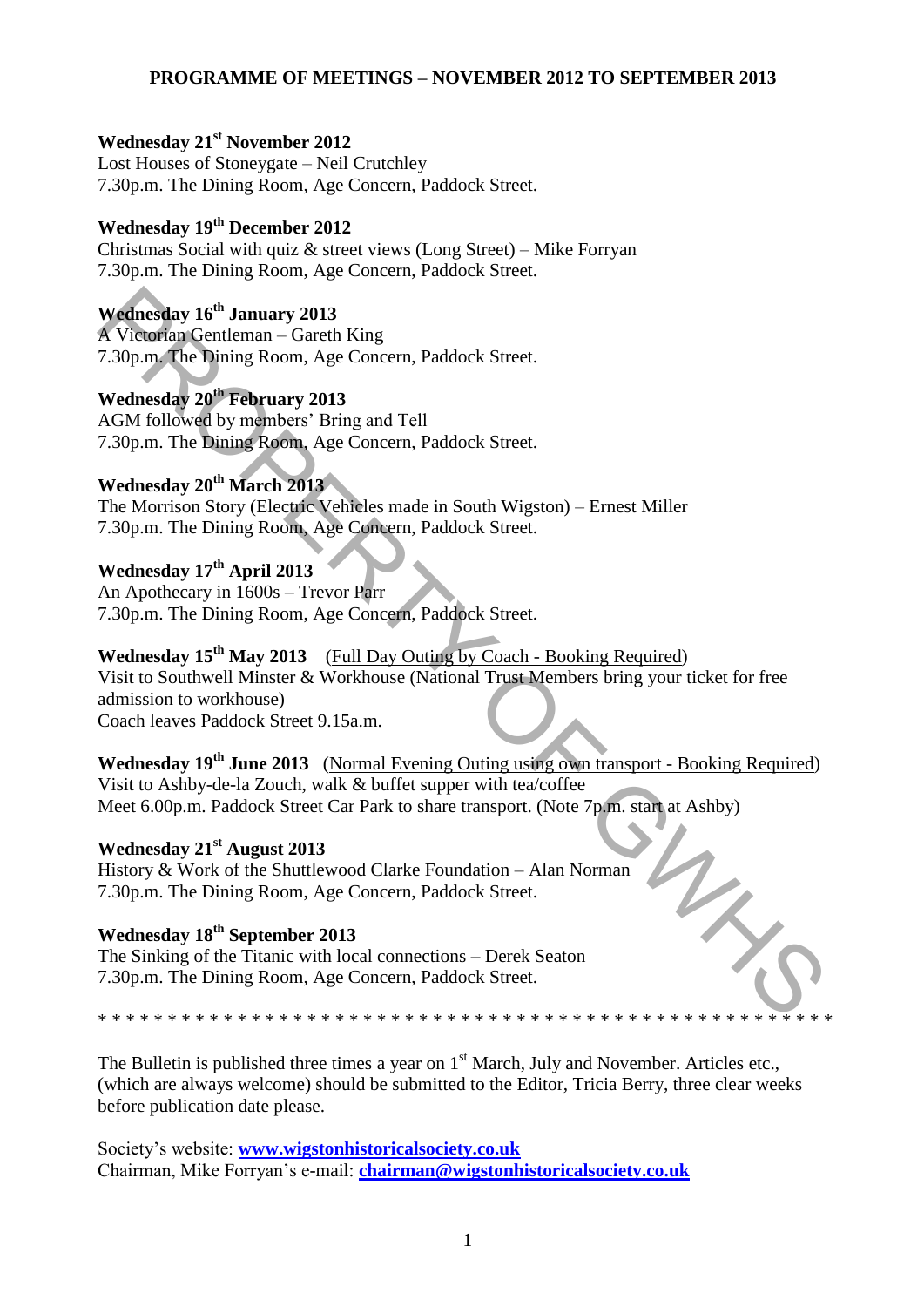#### **FRONT COVER**

The building of Kirby Muxloe Castle was commenced in 1480 by William, First Lord Hastings (c.1430-1483), though it was never completed. It is a fortified manor house, one of the last quadrangular castles to be built. It is also one of the earliest buildings in England to be constructed in brick, another early example being Bradgate House within Bradgate Park. The moat is also lined with brick and filled with water from a nearby brook. The drawbridge would have been of timber.

Only one of the four corner towers was built and this has a number of gun ports in the base. One storey of the gatehouse survives and carvings and black diamond patterns can be seen in the brickwork. The initials W.H. and the Hastings coat of arms are also present over the entrance. The castle is now in the care of English Heritage and is open at certain times to the public.

William Hastings owned the Manor and Lordship of Ashby among many others. During these troubled times of the 'Wars of the Roses' he had like his father, been a member of the Royal household and supporter of the Yorkist side.

When the future Edward IV won the crown for the Yorkist side at the Battle of Towton, Nr.York in 1461, William Hastings was among several loyal supporters who were knighted by the victorious king on the battlefield. The King ruled 1461-1469 before being forced to flee to the Low Countries, accompanied by Hastings, when other supporters changed their allegiance. However Edward was able to return to England and reclaim the Crown in 1471 after a decisive victory at the Battle of Tewkesbury. To ensure no future trouble his Lancastrian opponent Henry VI was put to death in the Tower of London.

Edward IV died in 1483 leaving two young sons, Edward aged 12, and Richard aged 9 (the Princes in the Tower). Edward was declared King Edward V, but was never crowned and was of course too young to rule. A real power struggle then ensued between Elizabeth Woodville (the Princes' mother) and Richard, Duke of Gloucester (later King Richard III and the late King Edward IV's younger brother). Hastings initially supported the Duke, but changed his mind when he realised Richard, who was acting as Protector, had ideas of usurping his nephew's throne. When Richard realised this he tricked William Hastings into attending a supposed meeting of the Council at the Tower of London where he accused him of plotting treason with the Dowager Queen and was then beheaded on Tower Hill. The two princes simply disappeared. brickwork. The initials W.H. and the Hassings coal of ams are also present over the entrance.<br>The castle is now in the care of English Heritage and is open at certain times to the public.<br>William Hastings owned the Manor a

So the building of Kirby Muxloe Castle stopped abruptly, following the death of its owner. The finished parts were lived in by the family for a time but it was subsequently left to become a ruin.

With all obstacles now removed the Duke of Gloucester became King Richard III but only reigned for two years until his defeat at the Battle of Bosworth in 1485. This brought to an end the long succession of the Plantagenets. The victor, became King Henry VII, the first of the Tudors. He was married to Elizabeth of York, Edward IV's daughter, and thus successfully united the warring factions of York and Lancaster under the combined red and white Tudor Rose logo. He gave England stability and prosperity and started off its course of exploration and foreign trade.

Recent discovery of the probable remains of Richard III in the New Street Car Park in Leicester is the reason for adding this interesting background to Linda's picture.

Tricia Berry

Sources: *William, First Lord Hastings (c.1430-1483)* by Bernard Elliott 1984 (late member of our Society) & *Who's Who in the British Monarchy* by David Hilliam 1996 Pocket Reference Books Publishing Ltd.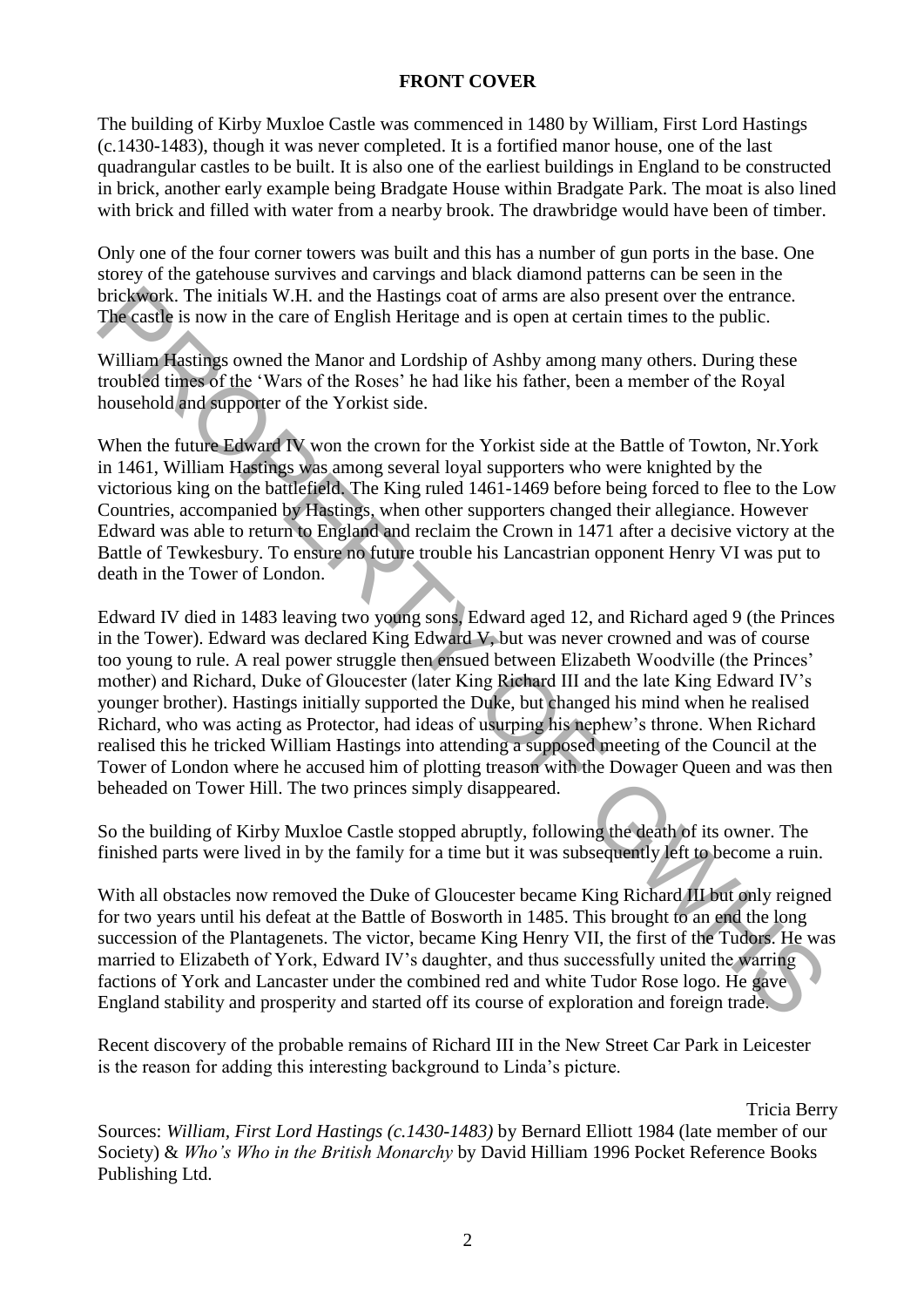#### **JULY MEETING**

Our Mystery Coach Trip on the evening of  $11<sup>th</sup>$  July, led by Duncan Lucas was as usual most enjoyable, and also blessed with lovely weather. We travelled around the Leicestershire/Rutland borders taking in such wonderful but very different sights as Eye Brook Reservoir and the Harringworth Viaduct, finishing with a welcome drink at the Rose and Crown in Tilton.

However, most passengers probably noticed there was a problem before we started. A coach to seat 50 passengers with a crew seat had been ordered, but in the event a 49 seater with crew seat was sent, making us one seat short. I wish to put on record my thanks to Ivor and Maureen Sutton who offered to forego their planned evening out and return home.

Taking the matter up with the coach company was less than satisfactory. They wouldn't say the booking instructions were misleading, but neither would they accept any responsibility themselves, saying only that their contract which we had to sign on behalf of the Society was 'open-ended'. Isn't the whole purpose of a contract to make a watertight agreement? We planned to take this further but the recent headline accounts in the Leicester Mercury of the company being taken to court and fined thousands of pounds for keeping inaccurate documentation of service inspections and drivers' hours, make it seem pointless. There is a real possibility that their operating licence might be revoked. who offered to forego their planned evening out and return home.<br>
Taking the matter any with the coal company was less than starfstatory. They wouldn't say the<br>
Taking the matter win the coal company was less than starfsta

Tricia Berry

#### **AUGUST MEETING**

At our first meeting after the summer outings and holiday we welcomed Max Daetwyler, the husband of our long term member, Marion. Max read from his recently written memoirs of his involvement during the war and afterwards with Sir Frank Whittle's Power Jets at Whetstone, under the title 'Jet Propulsion In Leicestershire' and, as he added during his introduction, 'in Germany'. He had been persuaded to write down his story by the particular interest of his grandson Benjamin who is a Captain in the Australian Army.

Max said that he found it puzzling that local people knew so little about what happened at Lutterworth and Whetstone and he was pleased that a recent interview was so well reported in the Mercury. He confirmed that some work on the jet engine was carried out at the Two Steeples factory in Wigston.

Max had already served three years in the RAF as a fitter when in 1943 he was stationed at RAF Hornchurch on 242 Squadron of Hurricanes. (A year earlier, Douglas Bader had been the Commanding Officer there). He was repairing some airframe damage suffered on a sortie the night before when he was told to report to the office immediately where he was posted without notice to Power Jets at Lutterworth, Leicestershire. The officer in charge had no idea why, and suggested that it was a training course and that he would be back at Hornchurch within a couple of weeks. On arrival at RAF Connelly in Warwickshire, Max was met by a very posh car to take him to Lutterworth. Such luxury was highly unusual for a lowly fitter and he was really wondering, by this time, what he was in for.

What he found was a strange mixture of very clever men, including Sir Frank Whittle, working in a dump of a building on top secret work – the jet engine. This means that there was no conventional propeller but the engine produced thrust instead. Incidentally, in those days 2,000lbs of thrust was the norm, today jet engines produce 100,000 lbs of thrust such is the progress that has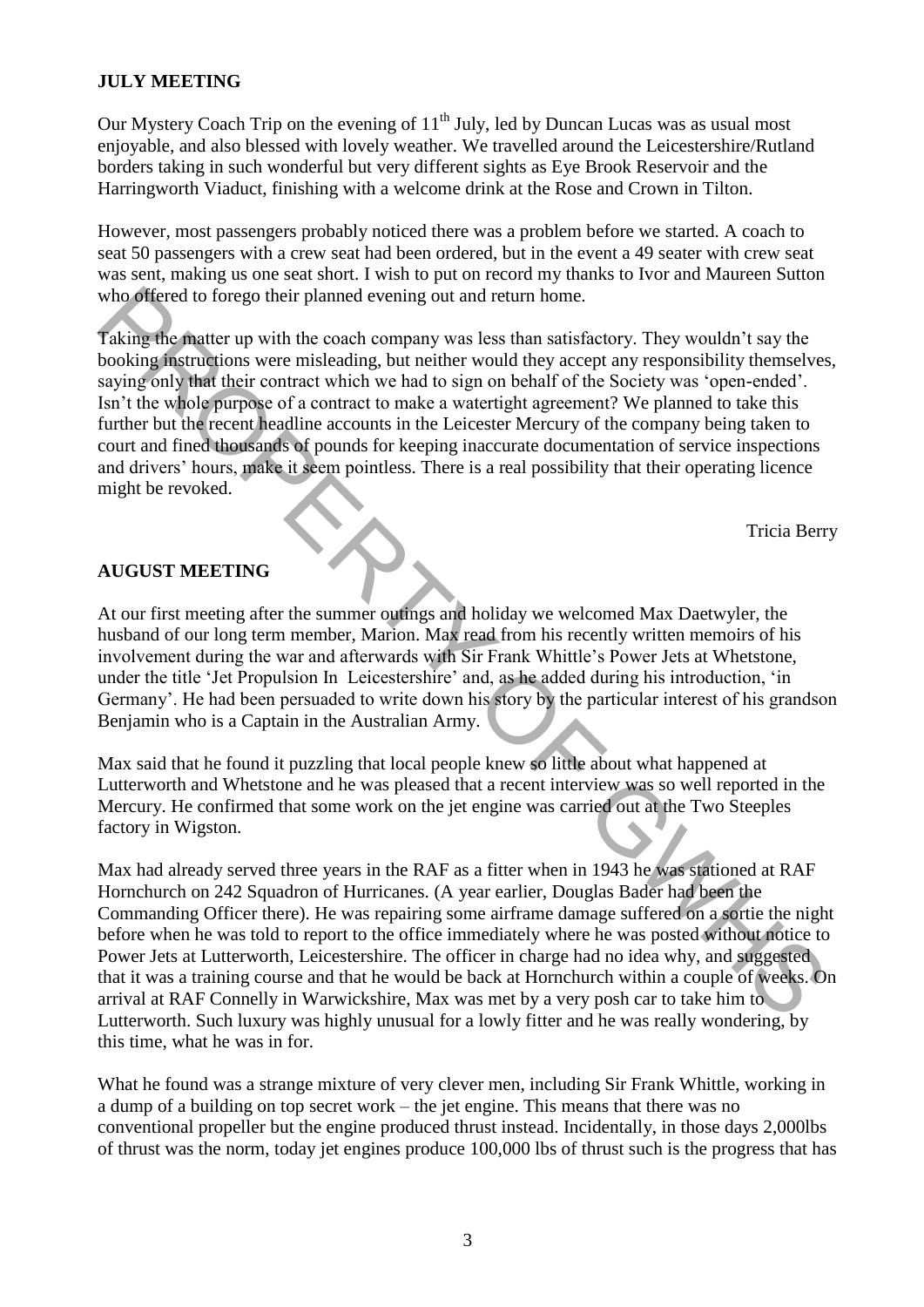been made. The first jet actually flew at Cranwell in 1941. Max's job was to strip down and reassemble the engines, the parts for which had been made by civilians.

Sir Frank insisted on using RAF personnel as well as civilians. His office was at Brownsover Hall near Rugby. He was very approachable and always had time for his men. It was amazing that the secret was so well kept. Later, the company transferred to a purpose built factory at Whetstone.

At the end of the war Max transferred to work on the jets on test beds initially in Munich, Germany. Not only this but he also married Marion who was a typist at Whetstone; they went on honeymoon and were two days late returning home. Max was of course AWOL but he got away with it and was flown out specially to Munich later to join the rest of the group. Alone with the pilot on the journey in an Avro Ansen he could see the utter devastation on the ground in Germany.

The tests were carried out in the American zone in Munich and civilian workers in the team had to wear uniforms as civilians were not allowed in the area. They used the American canteen where the quality of the food was very good. After two months of tests a vital part broke down and while repairs were carried out the team went sightseeing during which Max had a bad experience with a horse which put him off the animal for life. The tests were carried out in Germany because the test bed was at high altitude and was the only one of its type in the world and could end up in America where the British would not wish to use it. Such was the amount of electricity used that tests were carried out at night when consumption elsewhere was low. hompshap and were two days late retuning home. Max was of course AWOL but he got away with it and was flown out specially to Munich later to join the rest of the group. Alone with the parameter two days later etcar in the

The Germans were actually ahead of the British in jet technology but this was never used to full effect partly because their engines suffered metal fatigue which they could not put right. Whittle had overcome this by using heat resistant steel, but the Germans restricted the flying hours of their jet planes instead. Another universal problem was the control of the fuel supply at high altitude which is why tests were carried out in Munich. Originally to get altitude, engines were tested out in Lancaster bombers but the Munich facility avoided this.

Max was demobbed in 1946 after six years of service. Power Jets then employed him as a fitter at Bitteswell but gradually the firm was deprived of Government grants. In 1952 it was Nationalised, renamed National Gas Turbines and moved to the Royal Aircraft Establishment, Farnsworth. Whittle became disillusioned and moved to America. Max went to work at Rolls Royce where he was a technical author for 27 years writing instruction manuals for jet engines. Former workers at Power Jets formed a reunion group calling themselves the 'Reactionaries' although this was disbanded in 2002 due to dwindling numbers. Sir Frank Whittle died in 1996 and Max and Marion were invited to his memorial service in Westminster Abbey.

By coincidence on the same night as Max's talk, there was an interesting article on Mr Leicester's page in the Mercury about Bitteswell and the jet engine with a photograph of people involved including Max himself. There is currently (end of August) a programme on TV about the development of the jet engine.

Colin Towell

#### **SEPTEMBER MEETING**

The St. John (not St. Johns) Ambulance Brigade Past and Present was the subject of a very interesting illustrated talk at our September meeting by Gary Musson.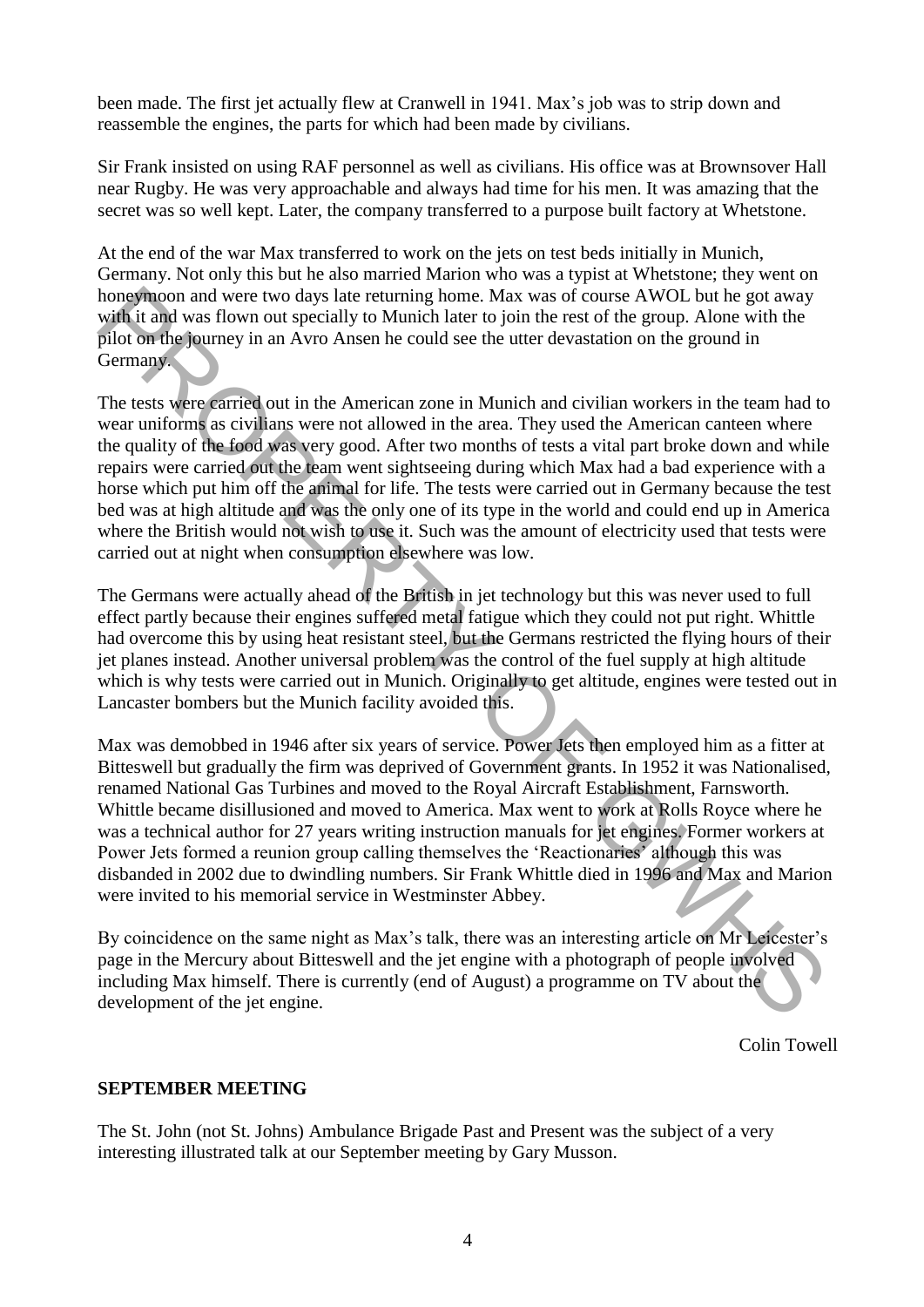Gary, until recently the Divisional Commander for the East Midlands, gave a very professional talk with a well organised power point presentation. He was clearly used to giving talks but as he admitted at the start this was the first time he had addressed an Historical Society. Nevertheless he had researched his subject well to give a fair balance between the history of the organisation and its present day form and activity.

Between 600AD and 900AD people began going on pilgrimages to the Holy Land and, as now when a crowd gathers, some people fell ill and needed medical care. So a hospital was set up in the monastery of St. Mary of Latins in Jerusalem.Wealthy merchants from Italy and possibly even the Pope were involved. It was purely coincidental that there was a church next to the monastery dedicated to St. John, but in 1099 The Blessed Gerard founded an unofficial order of the Hospitalers of St. John. In 1113 Pope Paschal I issued a Papal Bull to formalise the Order which developed into a military Order to gain lands. During the crusades injured Knights gave land and money to the Order in thanks for their care and gradually great wealth was accumulated.

During the Crusades the Knights Templar and Knights Hospitaler were the main defenders of the Holy Land and all Knights had to take turns of duty in the hospital.

By 1187 Jerusalem was lost by the Christians and so the Order moved to Palestine. By 1291 the Muslims had total control of the Holy Land and so the order then moved to Cyprus. In 1310 it seized Rhodes where it stayed until 1530 when it was expelled by the Ottoman Turks and moved to Malta where the Holy Roman Emperor Charles V, charged a rent of one falcon per annum.

After 270 years, Napoleon was on the scene and in 1798 he expelled the Order from Malta; the Knights dispersed and eventually came together again in 1820 to form the basis of the organisation we know today in England.

However from the  $12<sup>th</sup>$  century, the Knights had formed cells in England, these could be found at Swinfield in Kent; the St. John Commandery in Clerkenwell, London; and at Rothley Temple in Leicestershire. Land was owned at Old Dalby and at Heather Priory, Beaumont Leys and the Procurators House at Stonesby.

In 1312, the Pope decided to close down the Knights Templar and much of their lands were transferred to the Order of St. John. The Order owned land in many towns and became very rich. A local transfer was the Leper Hospital at Burton Lazars in 1487. But in the 1540s Henry VIII confiscated the Order's lands as part of the dissolution when the Pope refused to grant him a divorce. From then onwards the order remained dormant for 300 years.

In 1820, when towns and cities in England were growing, some European Knights decided to reform the Order as a charitable hospital. In 1877 the St. John Ambulance Brigade was formed to give first aid when needed and in 1888 Queen Victoria re-established the Most Venerable Order of St. John of Jerusalem. A key date occurred as recently as 1968 when the Brigade and the Association were merged and became St. John Ambulance. dedicated to St. John. but in 1099 The Blessed Gerard founded an unofficial order of the Brigades of St. John, h 1113 Pope Paschal I issued a Papal Bull to formalise the Order which developed into a military Order to gain

Gary continued by describing the way in which the organisation works in the present day including uniforms, how it sells its services to the NHS, helps out during national emergencies, treats 200,000 people and trains 800,000 per year.

This was a very different evening but extremely informative both from an historical and practical point of view. Gary was warmly thanked in the usual way.

Colin Towell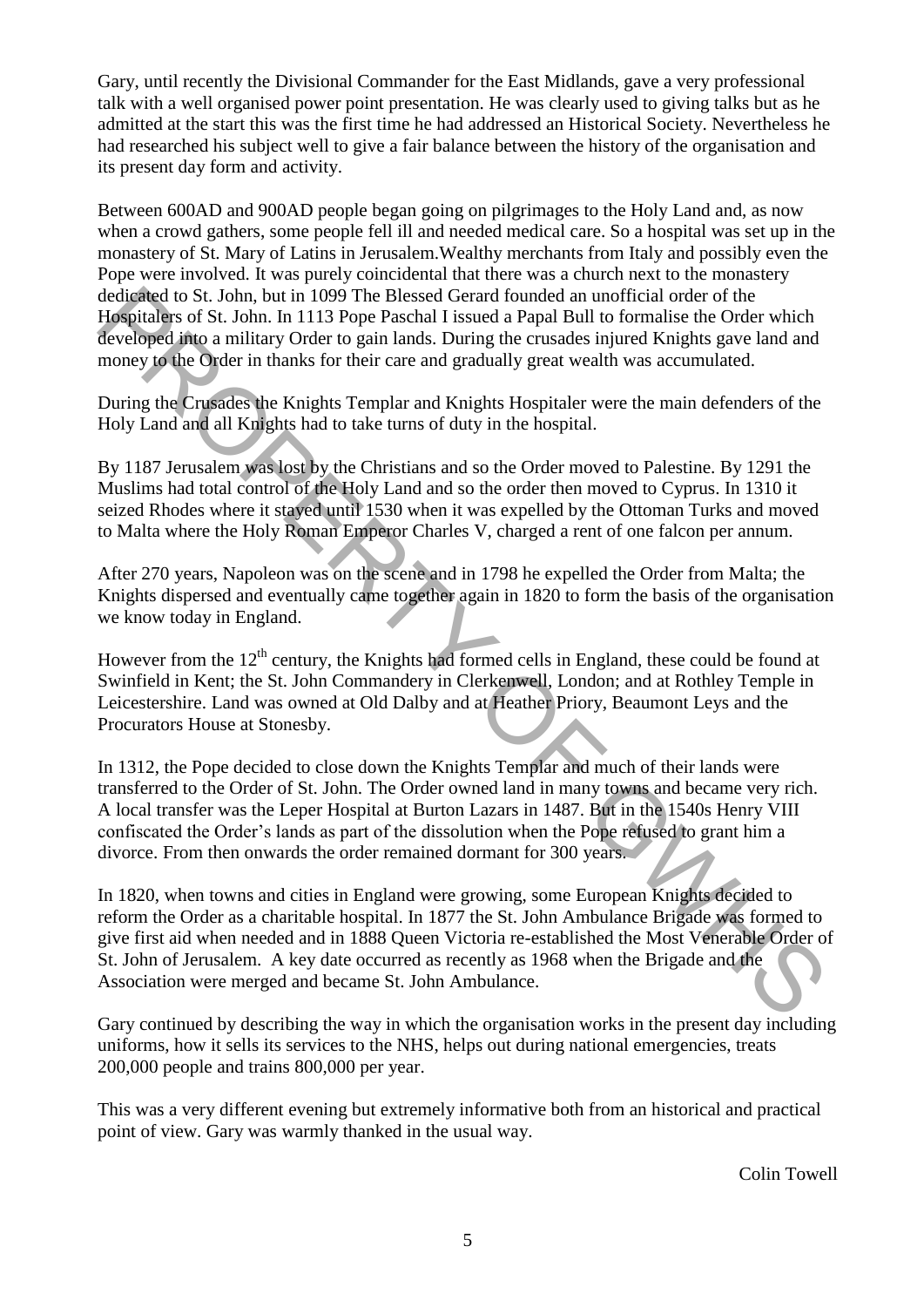#### **OCTOBER MEETING**

This month we welcomed Brian Johnson whose topic was the Houses of the West End of Leicester.

Dannet's Hall – once the home of Walsh Hall was rebuilt by Dr. Watts, a founder of the Infirmary & after whom Watts' Causeway was named. A later owner Dr. Joseph Noble disappeared during a visit to Spain and detective 'Tanky' Smith was sent to investigate, finding he had died of cholera. Westcotes Hall – originally a manor house belonging to the Ruding family. Later the home of Thomas Freer of Freers & Blacks, bakery, then Joseph Harrison a solicitor.

Braunstone Hall – built c.1766 was the seat of the Winstanley Family. Family member James also disappeared while abroad and 'Tanky' discovered he had been drowned in a lake. Compulsorily purchased in 1925 for the Braunstone estate, the house became a school but its future is uncertain. The Lynces – in 1841/51 the home of Rev. Charles Berry, prominent minister at the Great Meeting Unitarian Chapel in Bond Street. Later of Thomas Harrison a solicitor. Demolished in 1889. St. Mary's Fields – in 1871 home of William Bates the owner of a rubber manufacturing company at nearby St. Mary's Mills. This was later sold to Dunlop. Branus's one Hall – built c.1766 was the seat of the Winstanley Family. Earning the methane also the Night property and the Schemeter and the Schemeter in the Compulsority purchased in 1925 for the Braunstone state, the b

New Found Pool House – owned by Isaac Harrison, a market gardener, who in 1851 built a Hydropathic Establishment in the grounds. His nephew sold the estate to Orson Wright who converted the Hydropathic building into the Empire Hotel and built many terraced houses with the streets spelling out the name I. Harrison.

New Parks House – built in 1825 was the home of Thomas Stokes. The estate was compulsorily purchased for the New Parks Estate and the house is now a special school.

New Parks Farm – was owned but not occupied by John Mellor. The farmland is now Western Park. Arundel House – in 1905 was the home of Edgar Wand, chemist, who had a factory in Wellington Street and a number of shops.

Westleigh House – was the home of Archibald Turner a large elastic web manufacturer with factory named Bow Bridge Works nearby.

Ruding Villa – was home to Luke Turner, son of above, who had his own web factory in Deacon St. Ashleigh House, Glenfield Road – where William Gimson, timber merchant, lived. He also built Gimson Villas nearby.

Westcotes Grange – the home of Samuel Harris a solicitor.

Sykefield – home of Frederick William Harris, son of above, who provided the Martyrs Church, school, library and dispensary to the area.

Danehill House – one time home of Charles Bennion owner of the BUSM Co., which once employed 3,500 people. He gave Bradgate Park to the people of Leicester & County for ever.

Many of the local streets were named after these grand houses and their owners. This account is necessarily brief and hardly does credit to all the fascinating information which Brian had researched for this most interesting talk. He was duly thanked by Acting Chairman, Ann Cousins.

Mention was made of our summer trips (see programme on page 1). The Southwell full day outing costs £22.00 (less for National Trust members) and the Ashby evening £8.00. As numbers are restricted members are welcome to add their names to the lists which will be available at each meeting. Money will collected in the New Year.

Also on  $11<sup>th</sup>$  November at 10.30a.m. a service will be held at the United Reformed Church, to dedicate a genuine Flanders Poppy which Duncan Lucas found pressed in his Uncle's WWI prayer book. The poppy and some information about it is to be kept in a glass case at the Church. Visitors to this occasion would be most welcome.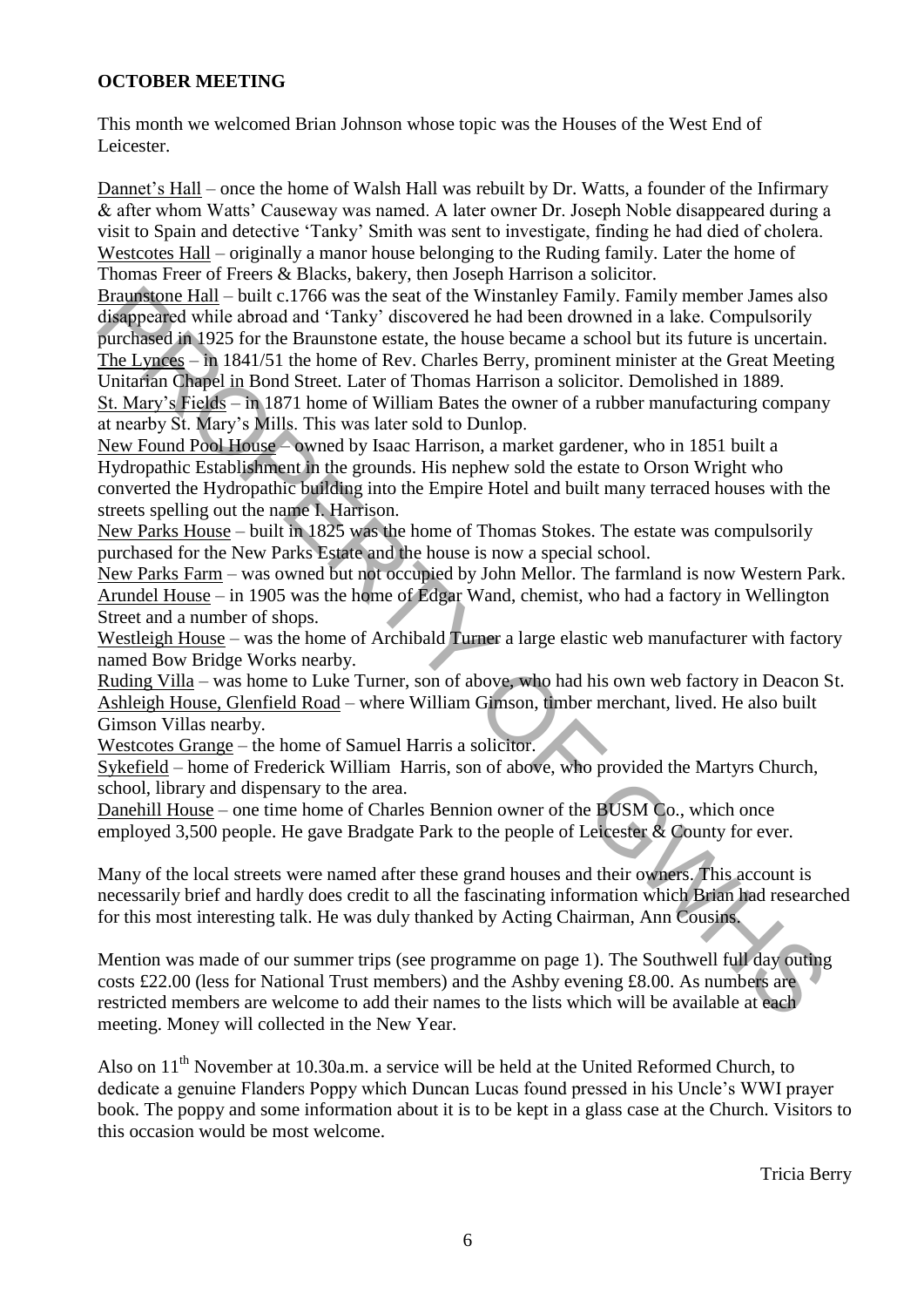#### **THE DIAMOND JUBILEE DRINKING FOUNTAIN**

The article on 'Royal Diamond Jubilees' in Bulletin 93 was of course most timely as it came just after we celebrated our own Queen's Diamond Jubilee. The article gave fascinating accounts of the events in 1897 when the country celebrated the Diamond Jubilee of Queen Victoria, and many interesting background details painstakingly researched, as usual, by Tricia Berry.

Here in Wigston the main event was the 'opening' (or should it have been 'the turning on') of the drinking fountain which had been given by Mr. S D Pochin of Croft, a former Wigston man, and which stood in what was then called the Market Place and which we know today as the 'top of Bell Street', that is, the area outside the Bell Fountain pub. Many members will know this area as The Bank, which, before the Wigston relief road was built in the early 1970s, was a 'T' junction at the end of Bell Street where traffic turned left from Bell Street to travel to Oadby and right to travel to Kilby and Husbands Bosworth. There was a well known fish and chip shop, Rays, on the corner and it was the central bus stop in Wigston.

Our President, Duncan Lucas, suggested that the Civic Society may wish to take up his idea of a plaque being erected on The Bank to feature the fountain and link the diamond jubilees of Queen Victoria and Queen Elizabeth II. This has been instigated and hopefully before long a plaque featuring an engraving of a photograph of the fountain will be fixed to a piece of granite donated by Bardon Quarries and placed on the Bank. It is hoped to unveil it before the year is out.

While doing some research myself about the fountain I came across the minutes of Council meetings during 1897. On 1<sup>st</sup> June that year it is noted that "the Local Government Board orders" that any reasonable expenses of the council in the preparation of any address to Her Majesty in connection with public celebration of the  $60<sup>th</sup>$  anniversary of the Accession be allowed". At the same meeting it was noted that train tickets to Leicester in Jubilee Week would be 1/9d (about 9p).

The minutes go on to say that Mr. S D Pochin of Croft, (a native of Wigston) had offered to present to the Parish a drinking fountain in commemoration of the celebration of the Queen's long reign and that the offer be accepted. The fountain would be placed in the open space at the junction of Bell Street and Bullshead Street. They went on to say that the "Highway Committee be authorised to have a suitable inscription placed upon the fountain and to have it properly fixed and water supplied to it". when's stood an what was from called the Market Place and which we know today as the 'top of Bell<br>Since', that is, the arca outside the Bell Fountain pub. Many members will know this area as The Bank, which, before the Wi

On 6/7/1897 it was minuted that "on 22<sup>nd</sup> June Mr. S D Pochin unveiled the drinking fountain which he had given to the parish and which had previously been fixed near to the Jubilee Lamp". The minute continued "a generous offer of £10 received from Samuel Mather of Leicester (referred to in previous article) to a fund for planting trees near to the fountain to be accepted". (These must be the trees that appear in the 1930s photograph which is now being engraved onto the plaque).

On 7/9/1897 it was reported that a letter had been received from the Home Secretary saying that "the Queen was very graciously pleased to receive the dutiful address sent by the Council" and at the same meeting that "the local Jubilee Committee has presented the parish with 5 icon seals one of which has been fixed in each of Aylestone Lane, Leicester Road, Oadby Lane, Welford Road and Station Road".

Two points for further research come out of the above:

1) No other mention of the Jubilee Lamp was made, where was this fixed and was it placed for the 1897 Diamond Jubilee or some other jubilee?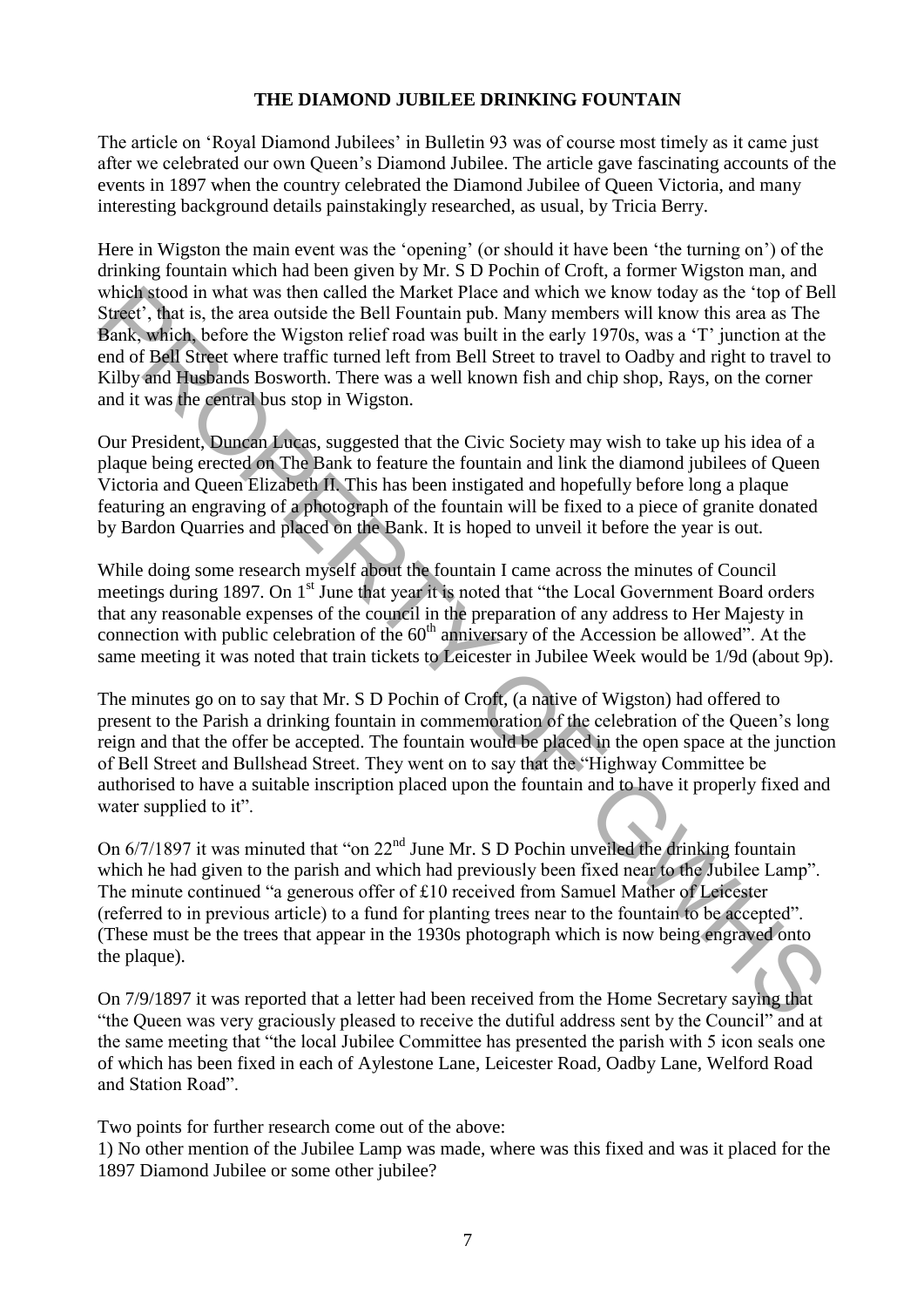2) What were the icon seals, do they still exist anywhere?

And of course, to repeat the plea in Tricia's article does anyone know where the fountain itself is now?

More news of the unveiling of the Jubilee Plaque will be given by the Civic Society in due course.

Colin Towell

#### **DIAMOND JUBILEE EXHIBITION**

The Diamond Jubilee exhibition was successful attracting nearly 200 people. However it closed a little earlier than planned. Donations more or less covered costs. The organising committee consisting of representatives of the Historical Society, Civic Society and Framework Knitters Museum would like to thank all those who loaned items for the exhibition, and those who visited, for their support.

This joint venture was a good example of the local heritage organisations, and increasingly local members of Leicestershire & Rutland Family History Society, working together and helping to make Wigston a more interesting and pleasant place in which to live and work. A very recent example was the Family History Fair on our doorstep at Parklands at which the three groups had a joint stand, so many thanks to the Family History Society.

Colin Towell

# **BOOK CORNER**

\* \* \* \* \* \* \* \* \* \* \* \* \* \* \* \* \* \* \* \* \* \* \* \* \* \* \* \* \* \* \* \* \* \* \* \* \* \* \* \* \* \* \* \* \* \* \* \* \* \* \* \* \*

Since I wrote last, I hear that a Drama Series is being made of WOLF HALL and BRING UP THE BONES, books I wrote about last time.

For the last few weeks I have been reading books by C.J. Sansom, The Shardlake Series. It consists of five books, each telling its own exiting story. Matthew is one of Lord Cromwell's commissioners. He is a lawyer with his own chambers in Lincoln's Inn, a bachelor with a humped back, a deformity that at the time was considered to bring ill luck.

1) DISSOLUTION tells of the period when Cromwell was given the task by Henry VIII to destroy the monasteries taking their lands and treasures. In 1537 Lord Cromwell sends his commissioners to the monasteries at Scarnsea on the Kent coast to make inventories and also to look into any form of malpractice. One of them is killed whilst carrying out his duties and Matthew, together with his clerk is sent to discover the culprit. Matthew is a Reformist but is blinkered as he believes the wealth will be used by the king to benefit the poor by building schools and providing rations for the needy, which is not what is going to happen. The Diamond Jubilee exhibition was successful attracting nearly 200 people. However it closed a<br>nule can'te than planned. Domatos more or less covered costs. The organising committees<br>consisting of representatives of the

Lord Cromwell is not quite the same character as in Wolf Hall. He must have been a cruel schemer to accomplish his tasks. He had a network of informers spying on innocent people, opening mail etc. The wrack was in constant use in the Tower. This book tells of the dissolution of Scarnsea Monastery.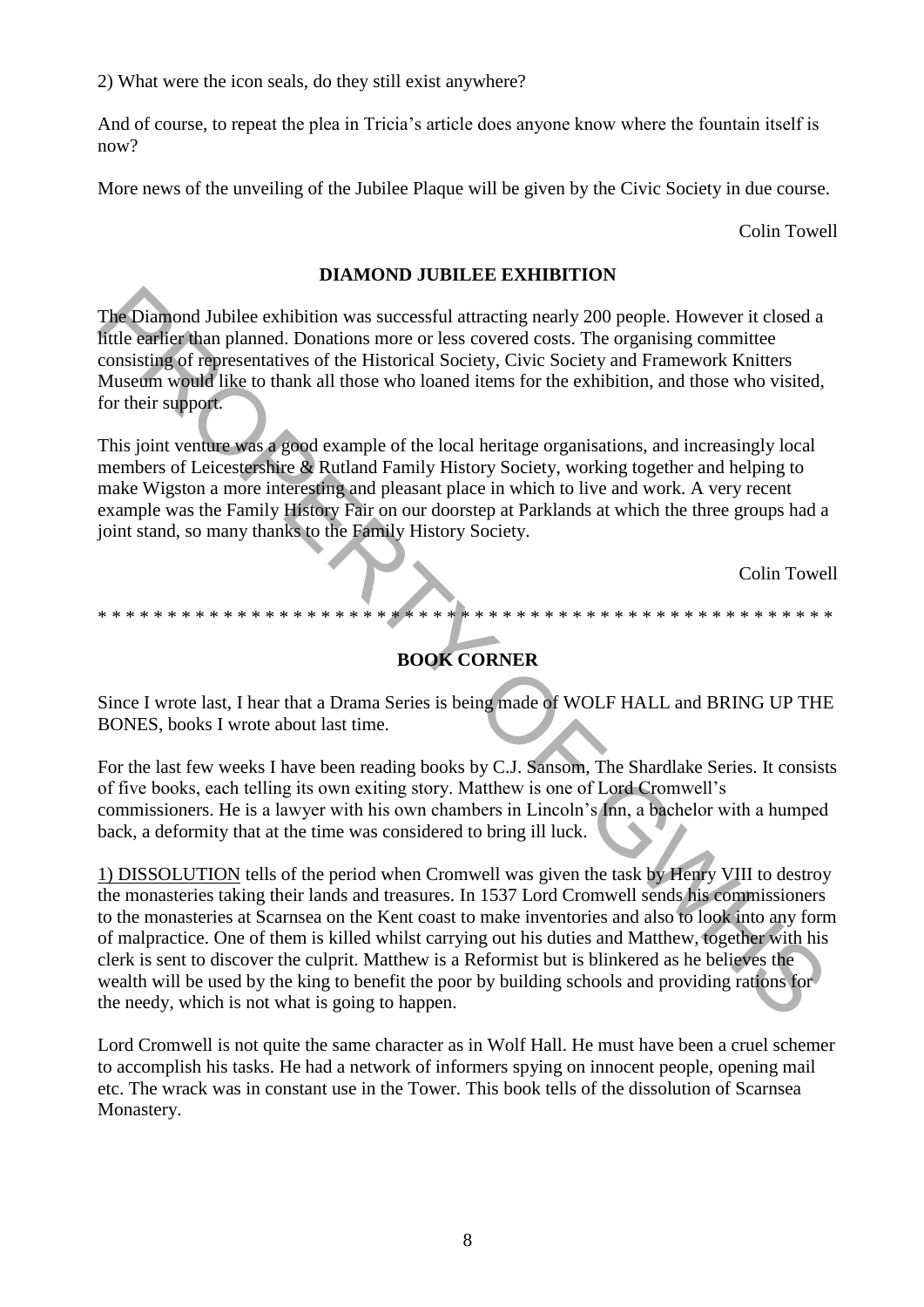2) DARK FIRE - It is now 1540. After Queen Jane dies Henry is looking for a new wife as he must have a male heir. The task of finding a suitable princess is left to Lord Cromwell. It proves difficult but at last he finds Anne of Cleves. Holbein is dispatched to paint her portrait.

When she arrives she speaks little English and Henry takes an instant dislike to her. She is no oil painting! Lord Cromwell is then in the Dog House. Not wanting to be sent to the Tower he looks for ways to get in favour again. He hears that an ancient formula for Dark Fire had been discovered. To make this would ensure that the English Fleet would remain supreme. It was used in a flame thrower by the Byzantines against the Arabs in the  $7<sup>th</sup>$  Century. The task of finding the formula is given to Matthew who is already involved in a case of a young girl who is in the Tower awaiting death for a crime she did not commit.

If you have enjoyed these books you will be eager to follow with:-

3) SOVEREIGN – By now, Henry is married to Catherine Howard, Norfolk's niece. He decides to lead a Royal Procession to York with his wife and a very large retinue. Matthew is now working for Archbishop Cranmer. He is sent to York to escort a prisoner to the Tower.

4) REVELATION and 5) HEARTSTONE complete the series.....

## **FIRST STEPS IN FAMILY HISTORY – PART IV**

\* \* \* \* \* \* \* \* \* \* \* \* \* \* \* \* \* \* \* \* \* \* \* \* \* \* \* \* \* \* \* \* \* \* \* \* \* \* \* \* \* \* \* \* \* \* \* \* \* \* \* \* \*

## **Internet for Family History**

The Internet has grown at a tremendous rate over the last few years, with an estimate of over 100 million sites now in use. Along with this growth there has been an incredible rise in the amount of resources available for the family historian to help your researches. Although it is very convenient being able to download and print source material in your own home, it is still nothing like the thrill of seeing the actual original documents which you should always do whenever you can. Many of the sites for genealogy require a subscription or payment, but there are quite a number of very good free sites also available. To make it easier for you I have listed all sites I have included at the end of this article. availing death for a crime she did not conmit.<br>
If you have anjoyed these books you will be eager to follow with:-<br>
3) SOVERENCEN - By now, Henry is married to Catherine Howard, Norfolk's niece. He decides te<br>
lead a Royal

**Familysearch** – The Mormon, or Church of the Latter Day Saints' website, has one of the largest collections of free family history and genealogy records available on the Internet. It has a complete transcribed searchable database of the 1881 British Isles Census, the 1880 United States Census and the Canadian 1881 census. It also contains the International Genealogical Index of parish register information and deposited pedigrees. You may well pick up a family tree deposited on this site which will fit on with yours. The parish register information is not complete, as not all churches allowed their registers to be used, and there is quite a high error rate in the transcriptions, but nevertheless it is still a very good resource, especially I find for baptisms.

**Freebmd** – is a fast growing resource currently containing over 180 million records of births, marriages and deaths which are charged for on most other sites. This is an ongoing project, the aim of which is to transcribe the Civil Registration Index of births, marriages and deaths for England and Wales, and to provide free internet access to the transcribed records. The records already indexed will provide you with reference numbers to enable you to purchase certificates directly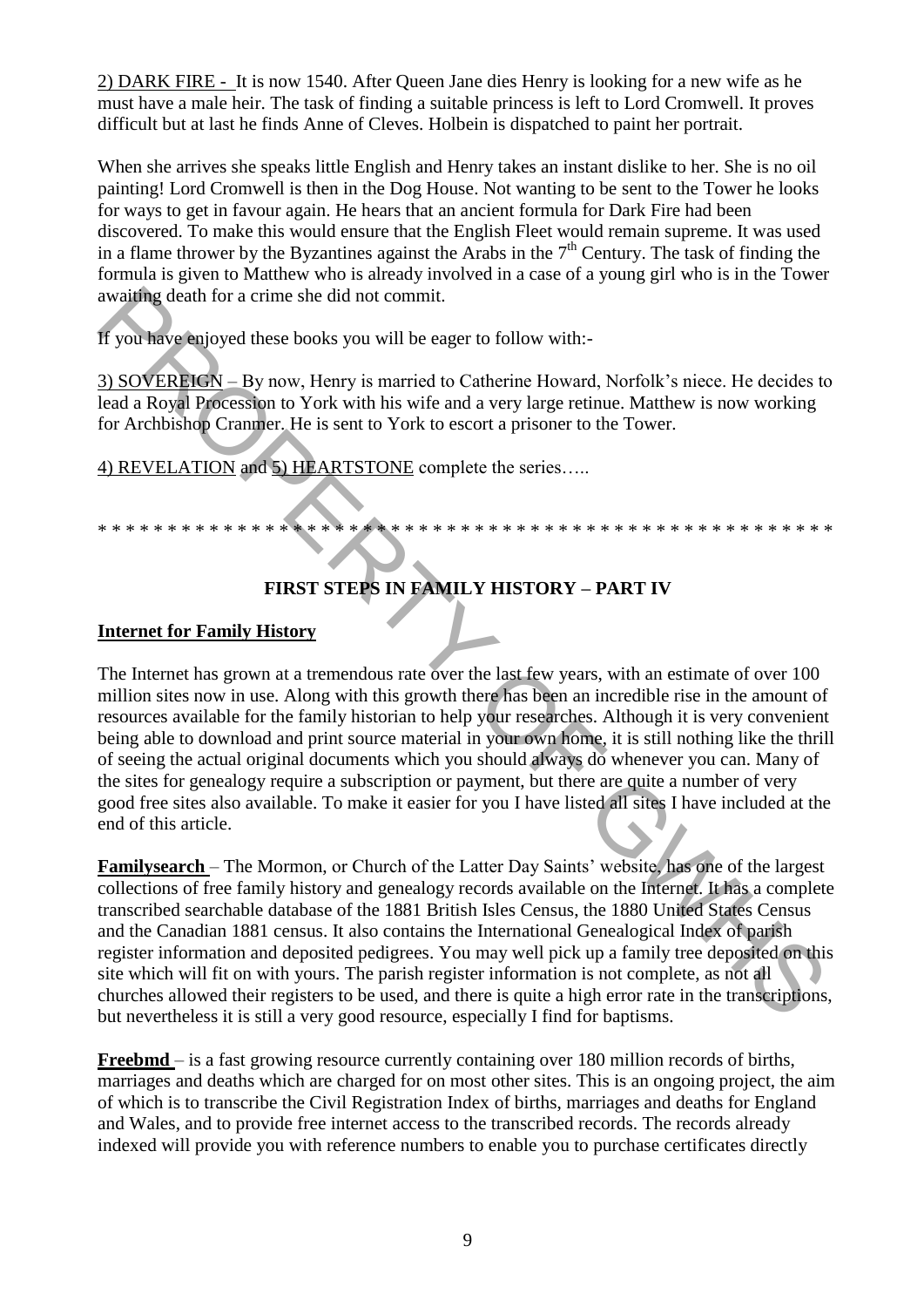from the government online site. The Freebmd site is part of the Freeukgen site also containing census and parish register information.

**Ancestry (UK & Worldwide)** – are by far the fastest growing sites on the Internet for family history research. These are subscription sites at £79.95 per annum for the UK version and £199.95 for the Worldwide version. The UK site contains digitised searchable copies of all census returns from 1841 to 1901, birth, marriage and death indexes from 1837 to 2002, WWI and many other military records, ship passenger lists, trade directories, court, land and probate records and much, much more. The worldwide system contains all of the UK records plus USA and Canadian Census returns and many more overseas records. At the Leicestershire & Rutland Family History Society Research Centre (details below) we have a library edition of Ancestry with both UK and worldwide records, available online with FREE access for members, saving you the yearly subscription.

We also have access to **Findmypast,** a rival system to Ancestry.

**Did your ancestors go to war?** - several sites, including Ancestry, contain very new releases of military records, especially those surviving records from WWI. Many of the army records were damaged by fire during WWII, and the surviving records, previously only available at the National Archives at Kew, have now been digitised and put onto the Internet.

**Commonwealth War Graves Commission** – is a free, fully searchable database containing 1.7 million records of all war casualties since the start of WWI, with details of their dates of death, place of burial or commemoration, and much more. Even if you think you have no ancestors connected with the armed forced, do check this site, especially for WWI soldiers, as most families were affected by that awful conflict. I have found details of a couple of soldiers born in Suffolk who were part of my ancestry. returns and many more overseas records. At the Leicestershire & Rolland Family History Society<br>Research Centre (details below) we have a library edition of Ancestry with both UK and<br>Westerdate econds, available online with

**National Archives Medal Index** – on this website there is an index detailing all medal awards for WWI – each record giving the serviceman's regiment, rank and serial number, medals issued, and theatres of war they were involved in. These cards are downloadable for a fee of £3.50. This is probably the most comprehensive list of servicemen available for WWI.

**Did your ancestors go to America?** – the Ellis Island site, another free Latter Day Saints' site, contains the details of 22 million immigrants, passengers and crew, who went through Ellis Island and the Port of New York between 1892 and 1924. An estimate of 100 million Americans are directly related to these passengers. I found a "lost" ancestor among these records working as a steward on the passenger liners.

**Family History Societies** - when you find out that your ancestors came from different counties (or even countries!) it is advisable to look at what information is available on the many family history society websites. There are links to over 200 societies available on the Federation of Family History Society's website – follow the link to the list of members.

**Google It** – the expression "Google It" is now widely used as the best way to find information on the Internet, and this applies to family history as well. When you come across things such as places, occupations or anything you have not heard of, use the Internet search engine Google to find out about it. Google is getting so powerful that you can nearly always find that information you are seeking. One instance of the power of Google is search for "Somme" and it will return you over 20 million hits!!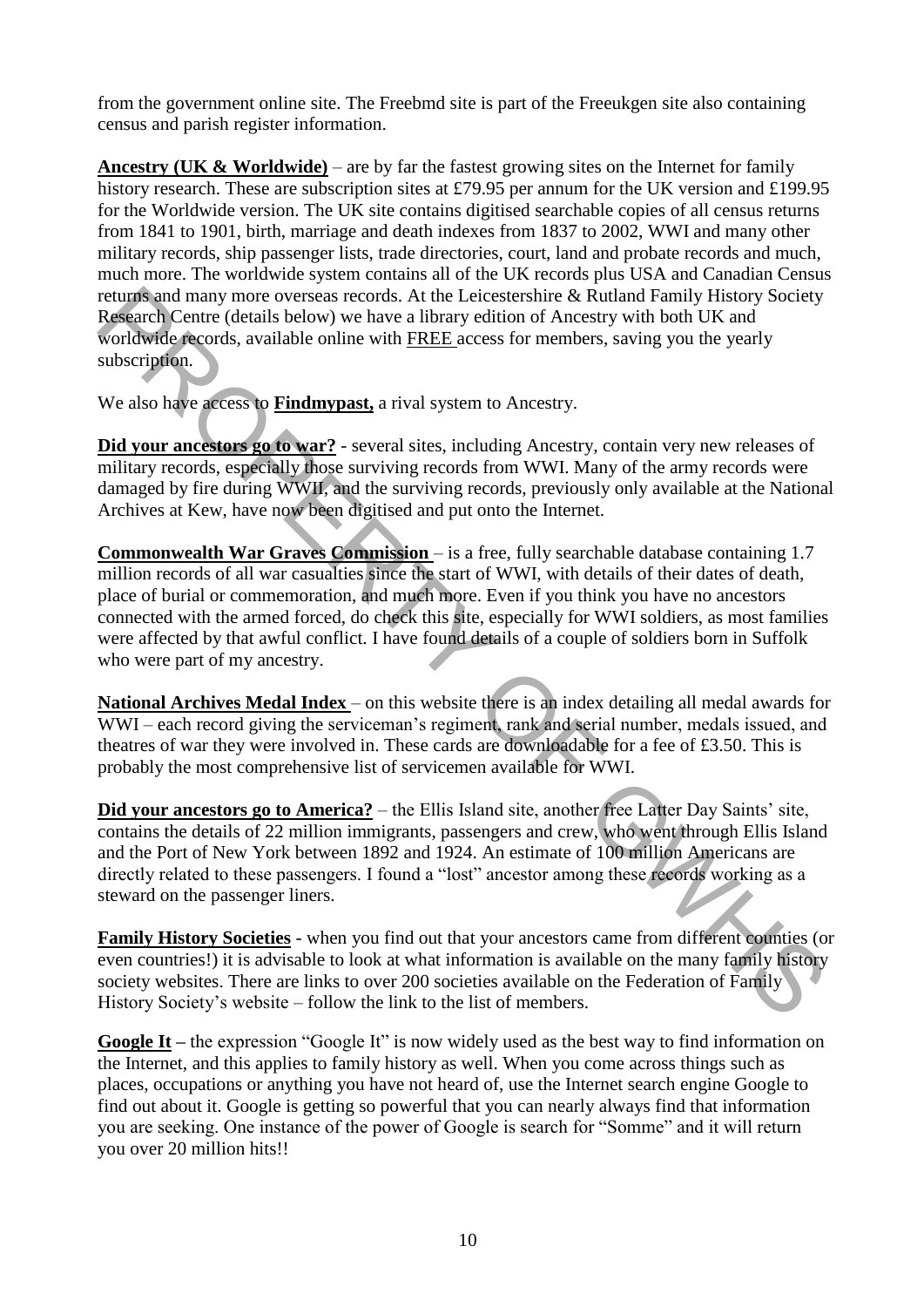The above sites are just a fraction of the resources available on the Internet. There are some excellent books available listing these sites, the best of which is Family History on the Web by Stuart A. Raymond ISBN 1 86006 180 X at £5.95. This and other books are available at the bookshop inside LRFHS Research Centre.

Mormon/Latter Day Saints: [www.familysearch.org](http://www.familysearch.org/) Freebmd: [www.freebmd.org.uk](http://www.freebmd.org.uk/) Freeukgen: [http://freegenuk.rootsweb.com](http://freegenuk.rootsweb.com/) Ellis Island: www.ellisisland.org Federation of Family History Societies: www.ffhs.org.uk Commonwealth War Graves Commission: www.gwgc.org Ancestry UK: www.ancestry.co.uk Find my Past: www.findmypast.co.uk Certificates online: www.gro.gov.uk/gro/content/certificates Ancestry Worldwide: www.ancestry.com Google: www.google.co.uk National Archives Medal Index: www.nationalarchives.gov.uk/documentsonline/medals.asp Ellis Nand: www.edissimatory<br>
Engleration of Family History Societies: www.ffts.org.uk<br>
Commonwealth War Graves Commission: www.gwgc.org<br>
Ancestry UK: www.gwgc.com<br>
Find my Past-www.findmynast.co.uk<br>
Find my Past-www.findm

All of the above sites can be accessed at the Leicestershire & Rutland Family History Society Research Centre at Pilot House, King Street, Leicester. See the website www.lrfhs.org.uk for details.

Next Time…………Storing and Presenting your Heritage – Genealogy Computer Software.

Peter Cousins

## \* \* \* \* \* \* \* \* \* \* \* \* \* \* \* \* \* \* \* \* \* \* \* \* \* \* \* \* \* \* \* \* \* \* \* \* \* \* \* \* \* \* \* \* \* \* \* \* \* \* \* \* \*

## **OVER 100 YEARS OF HISTORY……. ON THE BUSES**

Whether the bus is red or blue is of little importance, but how did the change come about? From horse to steam, charabanc and to the modern bus of today.

Around Leicester in the 1920s there were some 67 local bus operators. Usually a single bus owned by one man. For instance there was Wallis of Shearsby, Snutch of Arnesby, Hames of Oadby, Underwood (both junior and senior) of South Wigston and Bromley of Fleckney. These buses operated through Wigston. Many others in nearby villages operated in other directions.

But in far away Birmingham in 1904 a bus company was formed called the Birmingham and Midland Motor Omnibus Company (BMMO). Having changed from horse to motor they quickly saw the possibility of expansion. They set up a network of services around Birmingham and then soon established a depot in Nuneaton with services to Hinckley.

It was some years before they reached Leicester. On  $11<sup>th</sup>$  May 1921 they introduced the number 68 service from Birmingham to Leicester. With all the one man buses operating around Leicester, at that time, BMMO must have seen rich pickings. On 22<sup>nd</sup> August 1922 they opened their first depot in Leicester at Frog Island on the corner of Slater Street. By 1925 a fleet of 35 buses from this depot was operating around Leicester which included South Wigston and Wigston Magna. The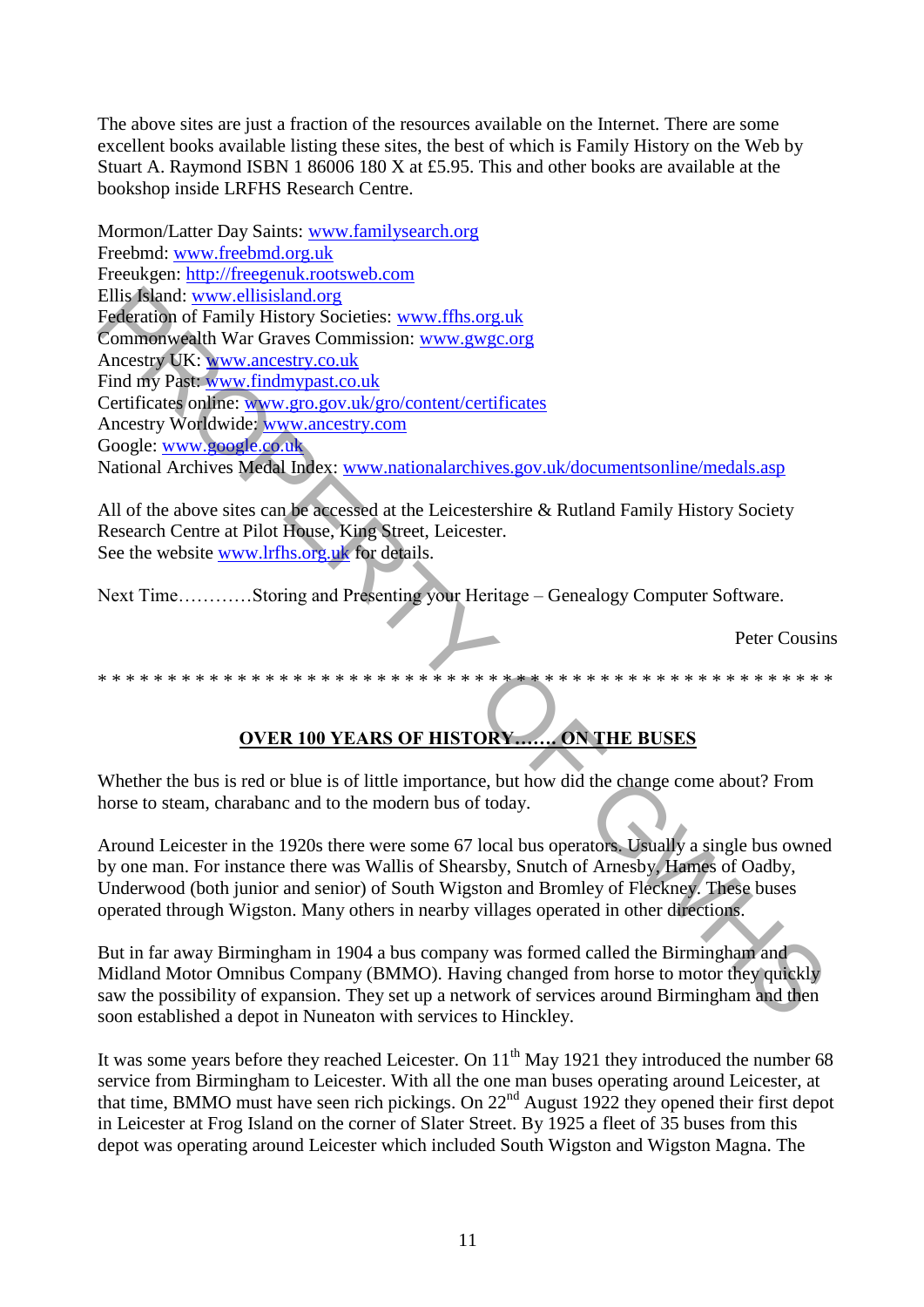Wigston buses operated from Newarke Street and the Hind Hotel. The single fare was 4d and the return 7d.

Soon more accommodation was needed. A second depot was opened on Welford Road on the corner of Howard Road (now Autoglass). This housed 10 open top double deck buses. On  $21<sup>st</sup>$  July 1927 these depots were replaced with a depot in Southgate Street with a capacity for 90 buses.

Did the BMMO take passengers away from the small operators or was good compensation paid? Between 1929 and 1931 most of the small operators had been absorbed by this company. Wallis of Shearsby was taken over on 1st January 1931. An exception was Bromley of Fleckney who continued to run through Wigston.

Bromley ran a service from Fleckney through Kilby and Wigston to the Newarkes in Leicester except Sundays when they only ran as far as Wigston. They had one bus, a 25 seater luxury coach driven by Mr. Bromley. By the time it crossed into Leicester it must have had 50 passengers. Mrs. Bromley was the conductor except on Sundays. No tickets were given for the fare but Mrs. Bromley knew exactly who had and had not paid. She looked severe in her all black outfit and left any would be fare dodger thinking better of it. They operated this bus until 1958 when it was taken over by the Provincial Bus Company. continued to run through Wigston.<br>
Bromley para service from Flecknete through Kilby and Wigston to the Newarkes in Leicester<br>
Bromley para service from Flecknete through Kilby and Wigston to the Newarkes in Leicester<br>
dri

On the Midland Red buses (the trading name of the BMMO ), the driver's job was to drive the bus. Passengers were the responsibility of the conductor who had a board of colourful tickets which were clipped according to the cost of the fare. The conductor communicated with the driver by pulling the length of leather cord which sounded a bell in the driver's cabin. One ring to stop, two to go and three full up, so don't stop. Frequently an inspector would come aboard, "Tickets Please". There would be a frantic search for your ticket.

The 1930s were a time of change but the heyday of bus travel was the 1950s with the peak year being 1954.

Services to and through Wigston and South Wigston at that time were as follows:-

- L5 Newarke Welford Road Wigston Central Avenue and return.
- L6 Newarke Welford Road Wigston South Wigston Newarke.
- L7 Newarke Saffron Lane South Wigston Wigston Leicester.
- L8 Northampton Square Wigston South Wigston Newarke.
- L9 Newarke Wigston (Exeter Road) and return
- L10 Northampton Square Oadby Wigston and return
- L15 Scraptoft Oadby Wigston South Wigston Enderby
- L16 Leicester Ratby Wigston Scraptoft Leicester (Saturdays and Sundays)
- L17 Oadby Wigston Markfield Sanatorium (Sundays only)
- L18 Northampton Square Wigston South Wigston and return
- L78 Northampton Square Wigston and return
- 638 Leicester, Newarke Wigston Shearsby Welford
- 641 Leicester, Newarke South Wigston Shearsby
- 648 Leicester, Newarke Wigston Shearsby
- 562 Leicester, Newarke Wigston Shearsby Rugby (Wednesdays and Saturdays)

Buses which started in the county were not permitted to pick up passengers within the city boundary. This prohibition was lifted in July 1984.